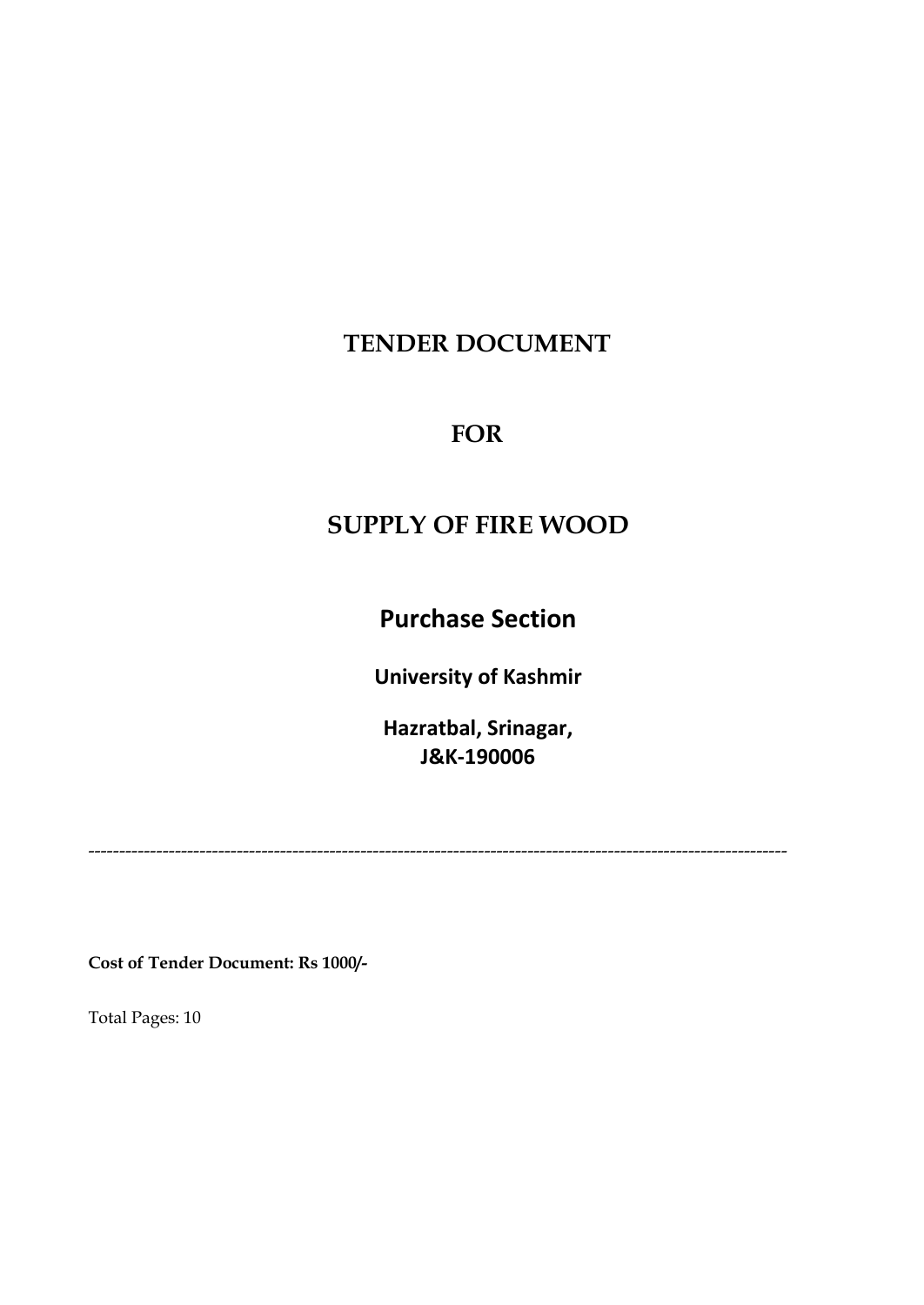### **INDEX**

| <b>S. NO.</b> | <b>DETAILS</b>                                            | PAGE NO.   |
|---------------|-----------------------------------------------------------|------------|
|               |                                                           |            |
| 1.            | <b>Tender Notice</b>                                      | 1 & 2      |
|               |                                                           |            |
| 2.            | Specification                                             | 3          |
| 3.            | <b>General Terms &amp; Conditions</b>                     | $4$ to $6$ |
|               |                                                           |            |
|               | Terms & Conditions for supply of Fire Wood<br>(i)         | 7          |
|               |                                                           |            |
|               | (ii) Tender application form for supply of Fire Wood      | 8 & 9      |
|               | (iii) Financial Bid form for Fire wood                    | 10         |
|               |                                                           |            |
|               |                                                           |            |
|               | Check list of documents to be attached with Technical Bid | 11         |
|               |                                                           |            |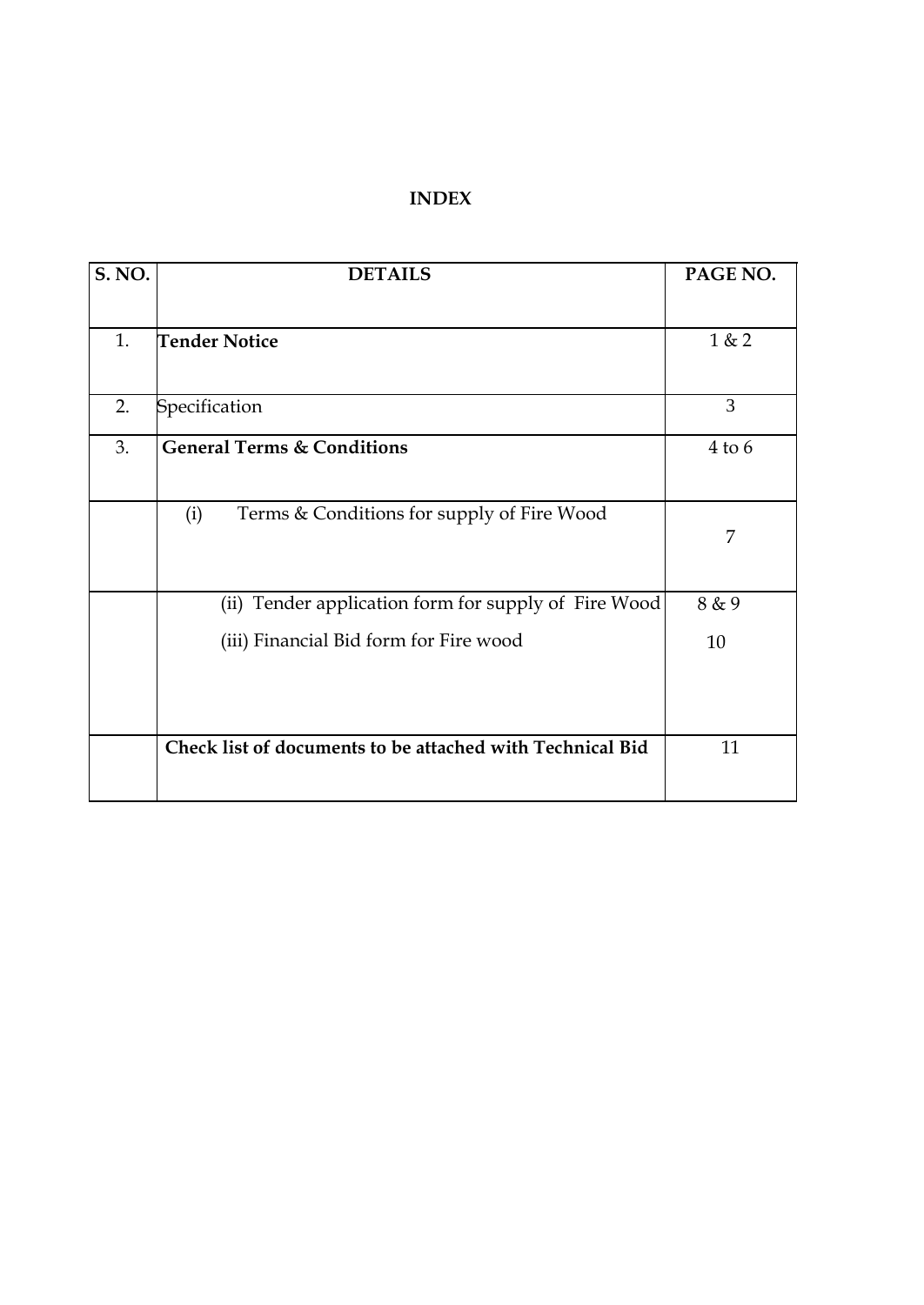

# UNIVERSITY OF KASHMIR

 NAAC ACCREDITED GRADE A+ (Purchase Section)

### **NOTICE INVINTING E-TENDERS**

\_\_\_\_\_\_\_\_\_\_\_\_\_\_\_\_\_\_\_\_\_\_\_\_\_\_\_\_\_\_\_\_\_\_\_\_\_\_\_\_\_\_\_\_\_\_\_\_\_\_\_\_\_\_\_\_\_\_\_\_\_\_\_\_\_\_\_\_\_\_\_\_\_\_\_\_\_\_\_\_\_\_\_\_\_\_\_\_\_\_

For and on behalf of the University of Kashmir, **e-tenders** are invited in two bid system from reputed manufacturer/authorized dealers/suppliers for fire wood. The bid/tender document consisting of qualifying information, eligibility criteria, specifications, bill of quantities (B.O.Q), terms & conditions and other details can be seen/downloaded from websit[e www.jktenders.gov.in](http://www.jktenders.gov.in/) as per the schedule given below:

| S.No           | <b>Particulars</b>                      | Date & Time                                                                                                 |
|----------------|-----------------------------------------|-------------------------------------------------------------------------------------------------------------|
| -1             | Date of Issuance of Tender Notice       | $23 - 10 - 2020$                                                                                            |
| $\overline{2}$ | Date of downloading bid documents       | 23-10-2020 from 05:00PM                                                                                     |
| 3              | <b>Bid submission Start Date</b>        | 27-10-2020 from 10:00AM                                                                                     |
| $\overline{4}$ | <b>Bid Submission End Date</b>          | 07-11-2020 upto 3:00PM                                                                                      |
| 5              | Last date for submission of Hard copies | 09-11-2020 upto 3:00PM                                                                                      |
| 6              | Date & time of opening of Technical Bid | 10-11-2020 at 11:00AM or next working day, in the<br>office chamber of the Registrar University of Kashmir. |
| $\overline{7}$ | Date & time of opening of Financial Bid | To be notified after Technical bid evaluation.                                                              |

The bidders have to upload scanned copy of all necessary documents as mentioned in the bid/tender document. The Hard Copy of Technical bid as well as checklist of required documents in a sealed envelope super-scribed **"tender for supply of fire wood "** must reach office of the Registrar, University of Kashmir,Hazratbal,Srinagar,J&K-190006 by or before  $7<sup>TH</sup>$  OF NOVEMBER *upto 3PM*. Tender incomplete in any respect will not be accepted.

**SD/- Assistant Registrar (Purchase)**

No.F(Firewood-Pur)KU/2020 Dated: 23-10-2020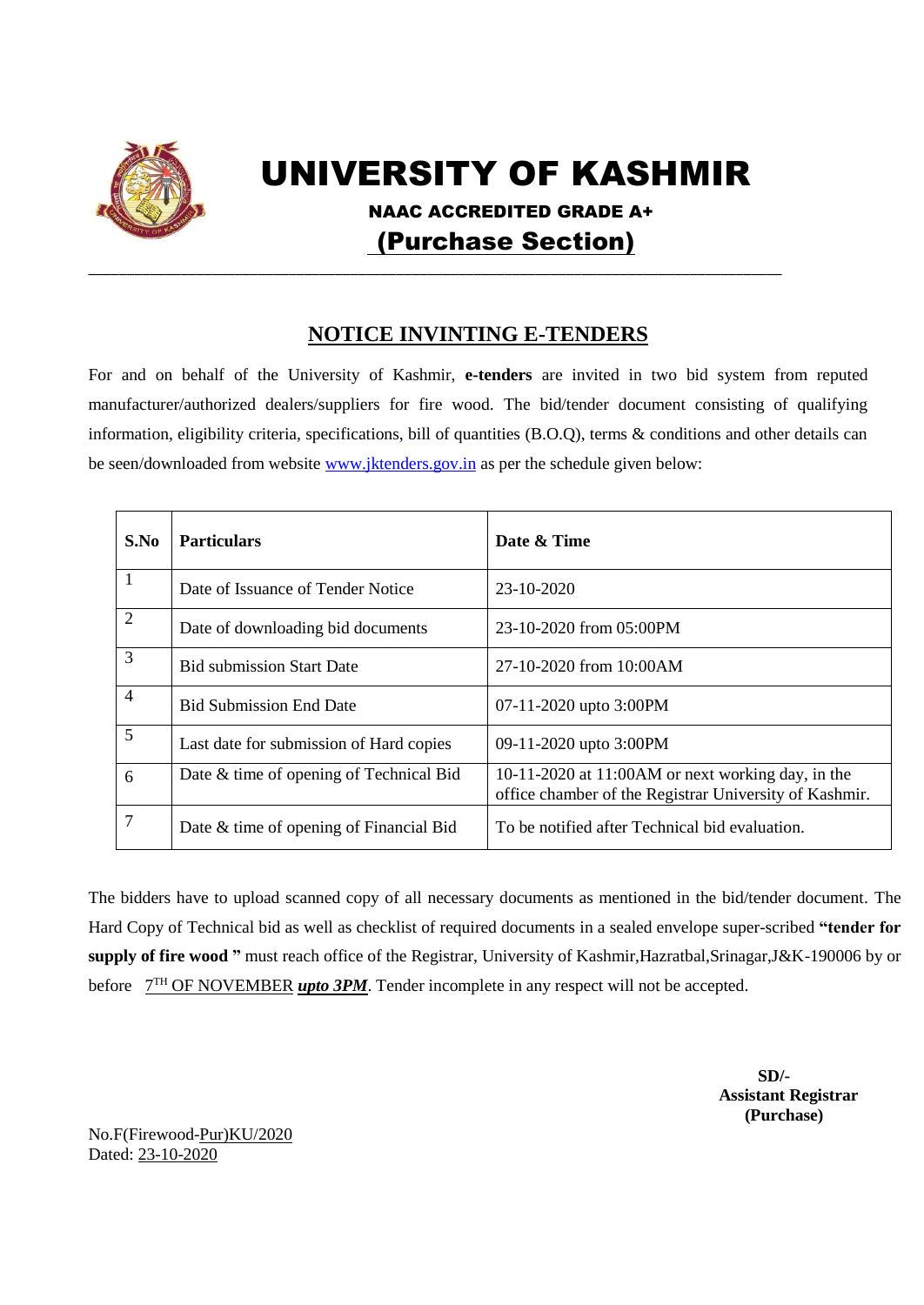Copy to:

- 1. Chairman, Central Purchase Committee;
- 2. S.S to Vice-Chancellor for kind information of the Vice Chancellor;
- 3. Director(Finance);
- 4. P S to Registrar with the request to keep the Tender box available;
- 5. Public Relation Office, with the request to get the notice published in four prominent local dailies;
- 6. File.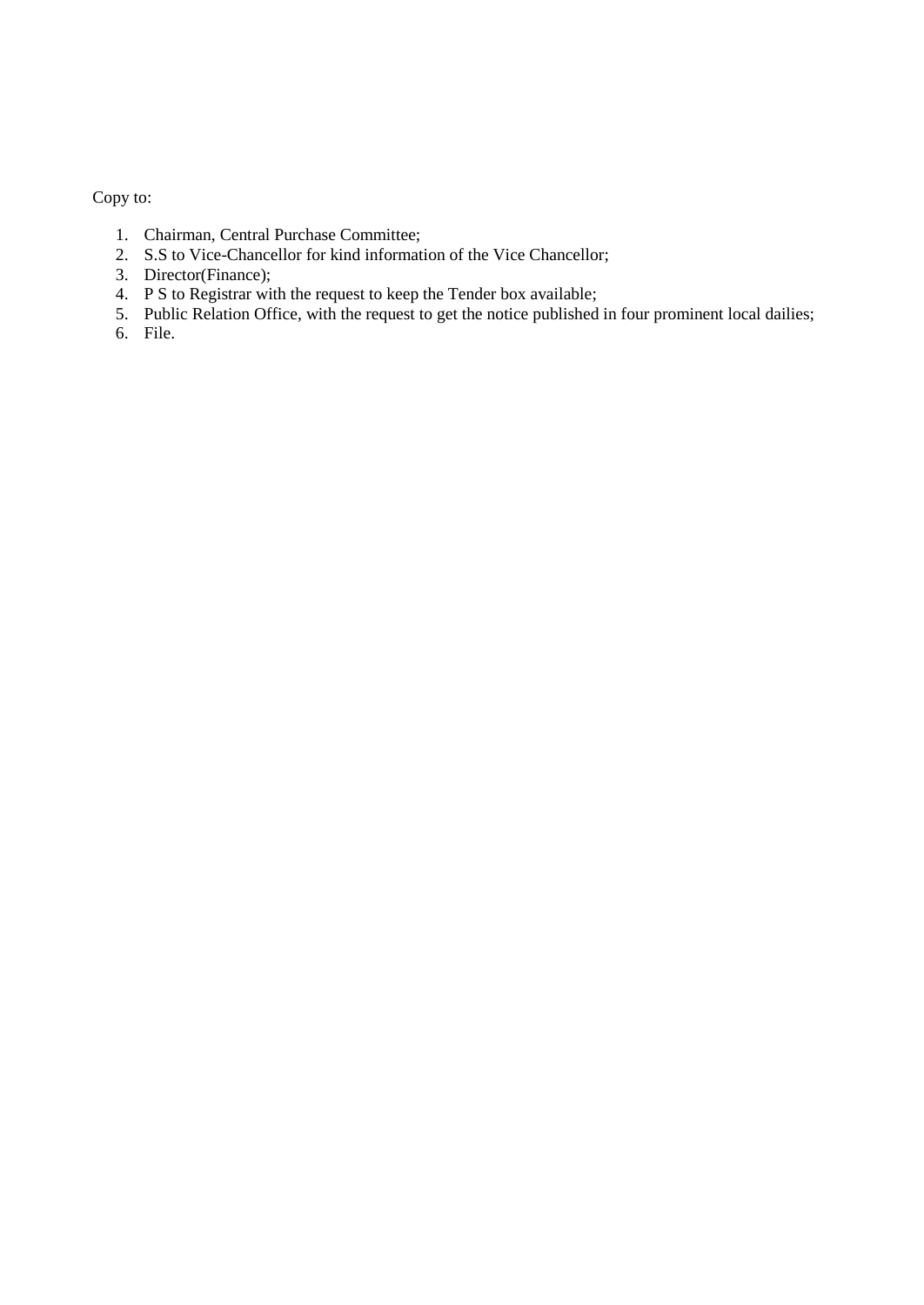#### **Annexure-A**

| S.No | Item required    | <b>Specification</b>                                   | Quantity      |
|------|------------------|--------------------------------------------------------|---------------|
| 01   | <b>Fire Wood</b> | Baghati, Chopped, Stove Size, Dry<br>without moisture. | 1000 Quintals |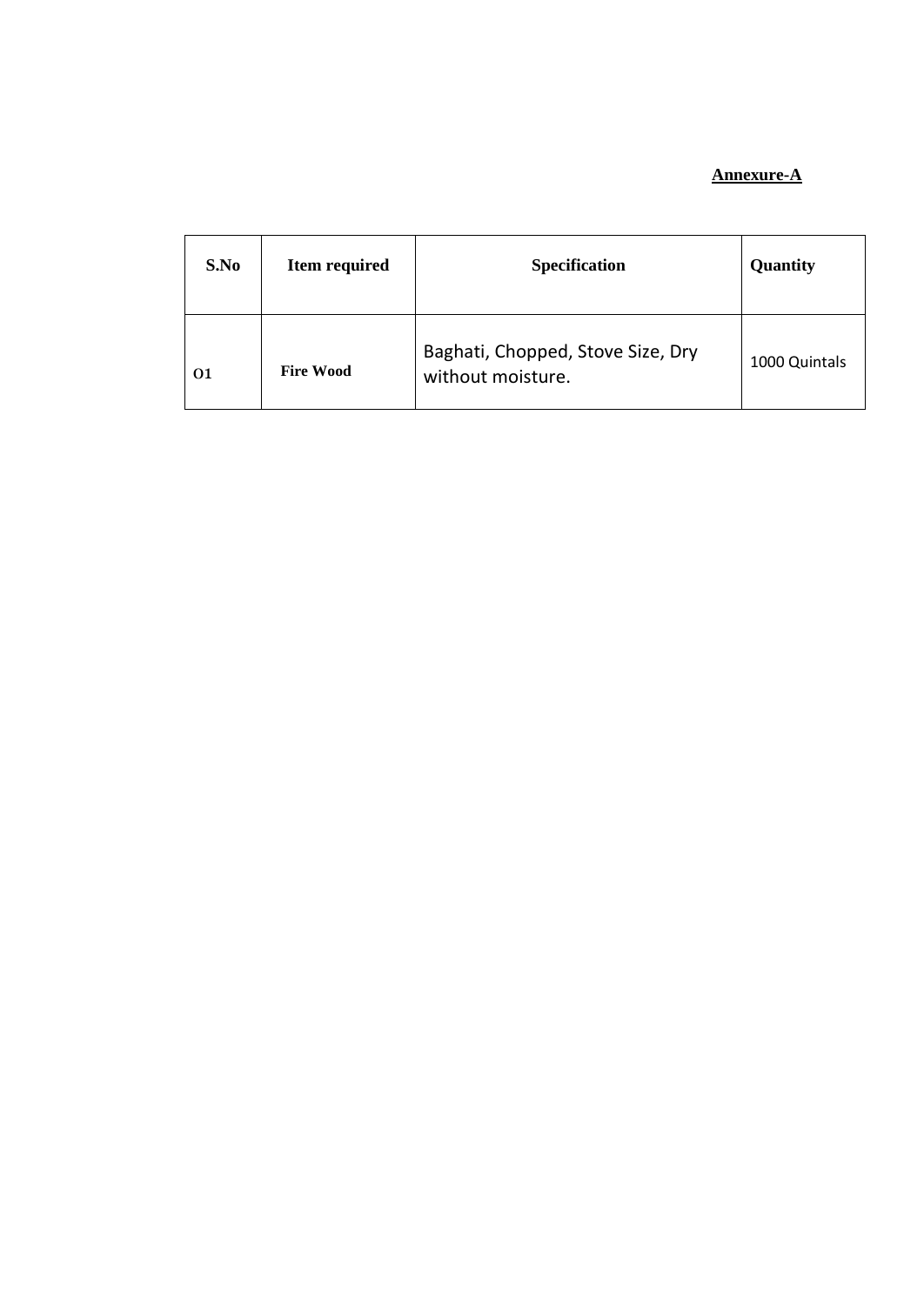### **General Terms & Conditions**

#### **Name of Work:** Supply of Fire Wood

#### **1. Eligibility For Work:**

- (a) The bidder shall be registered company/firm (Proprietorship or authorized dealer/supplier),
- (b) The bidder shall have valid trade license for sale/ supply of the items in question,
- (c) The bidder shall have updated GST registration certificate,
- (d) The bidder should not have been black listed by any Govt./Semi Govt./Private Institution. A self certificate in this regard shall be enclosed,
- (e) The bidder shall be free from any encumbrance and there shall not be any vigilance case/ CBI case/ Court Case pending against him. A self certificate in this regard shall be enclosed,
- (f) The firm should be registered with the Sales Tax and other required statutory registrations as are mandatory,
- (g) Firm must have PAN card &Tin No.

#### **2. Instruction for Tenderer:-**

A) **Submission of Bid:-** The tenderers are required to submit the tender in the form as defined below:-

**Technical Bid**: Technical Bid shall have the following documents/certificates attached to it:

- (a) EMD in the form of fixed cash deposit receipt (CDR/FDR) drawn in favour of Registrar, University of Kashmir, Hazratbal, Srinagar, J&K.
- (b) Experience certificates, award letters and performance certificates (if any) of last three years issued by officers of the State/Central Government be attached with the technical bid.
- (c) The firm participating in the tender must have PAN No., GST registration certificate. The documentary proof of firm having PAN No., Registration Certificate, updated GST registration certificate be attached with the technical bid.
- (d) Last one year turnover statement of the firm be enclosed with the Technical Bid.
- **(e) Firm has to provide the sample of the item at the time of submission of tender, the sample be handed over in the Purchase Section of the University by or before the due date for submitting of Technical bids.**

**Financial Bid**: No Financial Bid will be accepted in Hard copy. The price quoted shall be inclusive of all taxes, charges, etc. The price quoted shall include delivery of items at Main campus of University of Kashmir, Hazratbal, Srinagar, J&K, North & South Campuses of the University of Kashmir.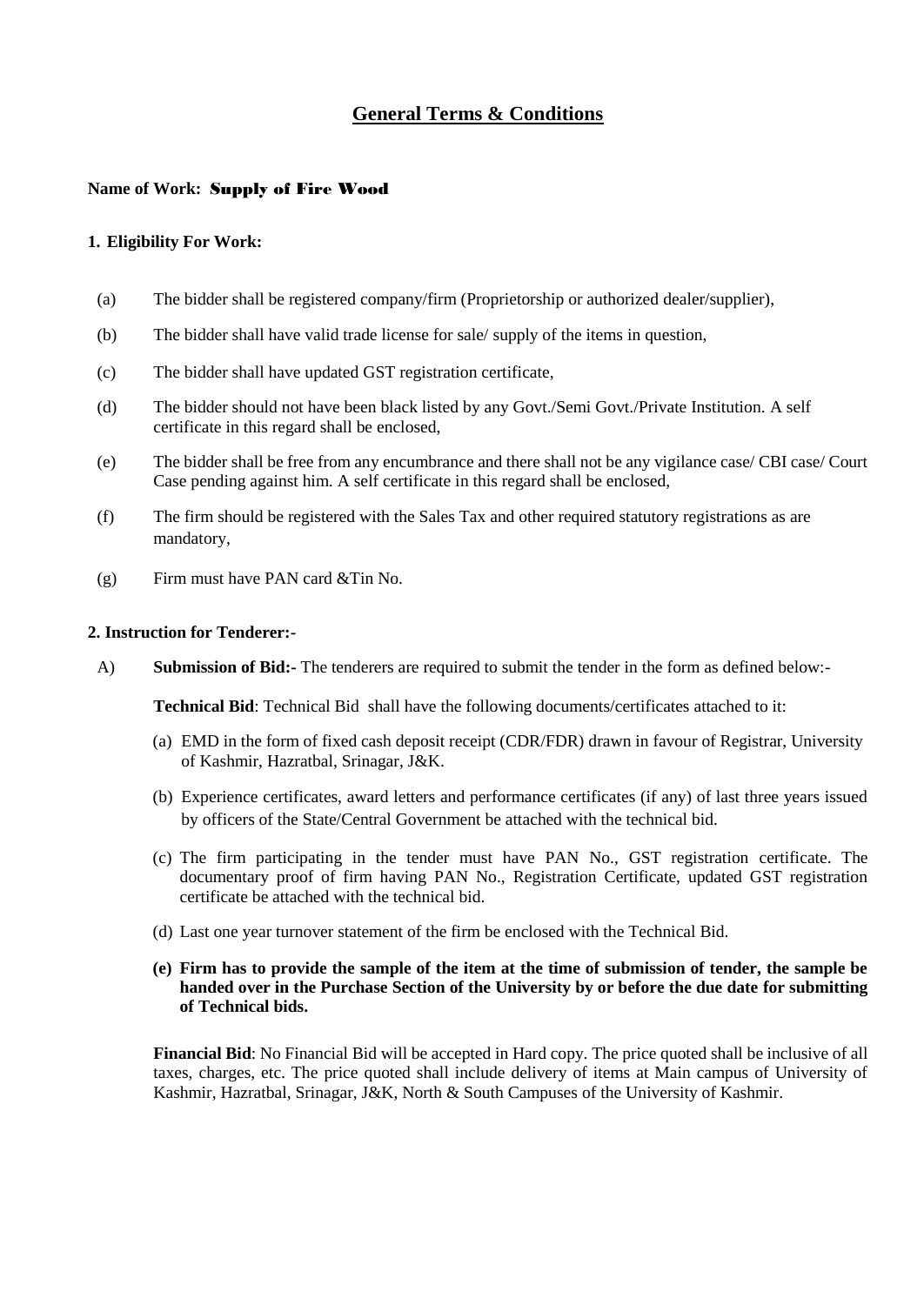The technical bid sealed in an envelope shall carry the signature of the authorized person, name and address of the tenderer/firm and kept in a long envelope super-scribed "e-**Tender for Supply of Fire Wood** on the top of the envelope as well as name and address of sender/firm on the bottom of envelope. The sealed envelope containing the Technical bid addressed to Registrar, University of Kashmir must reach his office by or before the last date as mentioned in the tender notice.

- B) All entries in the Tender shall be legible and filled properly. Any overwriting or cutting which is unavoidable shall be signed by the authorized signatory.
- C) Tender incomplete in any form will be rejected out rightly. Conditional Tenders will not be accepted.
- D) No Tenderer will be allowed to withdraw the Bid after submission of the tender within the bid validity period, otherwise the EMD submitted by the tendering firm would stand forfeited.
- E) Each page of the technical must be signed by the authorized representative. The financial bid  $&$  technical bid received without the signature of authorized person/representative will **not** be entertained and will be rejected summarily.
- F) The rates quoted in financial bid shall be in Indian currency and must be mentioned both in words as well as in figures.
- G) Dispute, if any arising out of the supply shall be subject to the jurisdiction of Srinagar Courts only.
- H) No advance payment shall be made.

#### **I) Opening of Bid:**

- (a) The Technical Bids will be opened in the office of the Registrar, University of Kashmir, Srinagar. The tenderer or their authorized representatives, who may wish so, can present themselves at the time of opening of technical bid.
- (b) The Technical bid will be evaluated by a Committee and will shortlist the eligible technically qualified bidder as per terms & conditions of tender document. The tenderer or their authorized representatives, who may wish so, can present themselves at the time of opening of Financial bid. The date of opening of Financial Bid will be notified separately.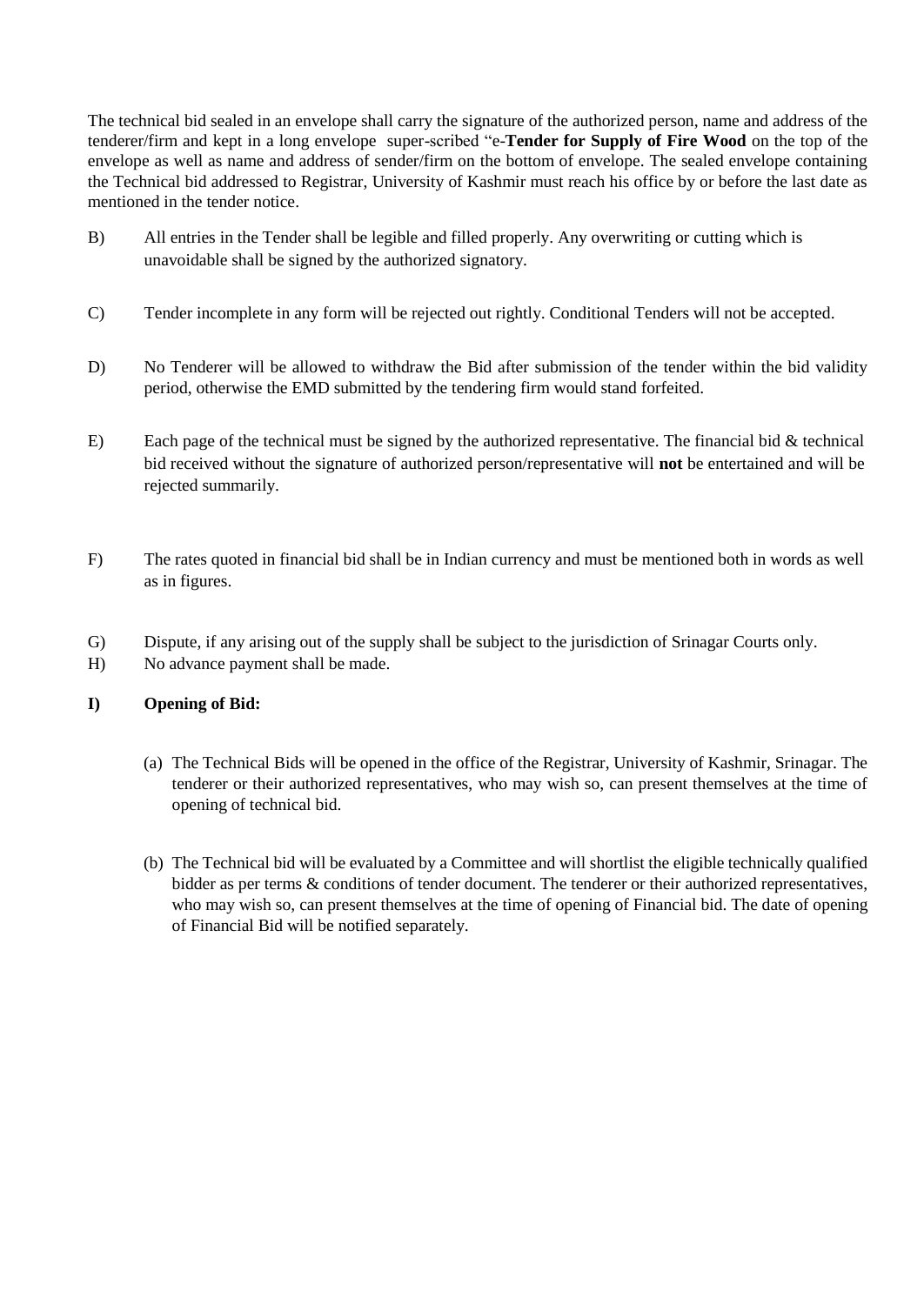- J) **Right of Acceptance/Rejection:-** The Vice Chancellor, University of Kashmir, Srinagar reserves the right to reject all or any tender in whole, or in part, without assigning any reason thereof.
- K) **Validity of tender:-** The rate quoted in the financial bid for same quality and specification shall be valid for **One Year** from the date of issuance of rate contract which is extendable for further period of one year on the same rates, terms and conditions with mutual consent of both the parties. The warranty period (if applicable) of the item shall be the period defined by the tenderer which shall commence from the date of supply/installation of the item.
- L) **Acceptance of Bid:-** The successful bidder shall give its acceptance within two days from the date of finalization of tender  $\&$  is required to enter into an agreement with University of Kashmir. In case, successful bidder fails to give acceptance within stipulated time, the award of contract will be deemed to be cancelled and EMD amount will be forfeited**.**

#### **M) Signing of Tender:-**

- (a) The tender is liable to be rejected if complete information is not given therein or if the particulars are not clearly mentioned.
- (b) Individuals signing tender or other documents connected with the contract must specify:
- (i) Whether signing as a Sole Proprietor of the firm or his Attorney?
- (ii) Whether signing as a Registered Active Partner of the firm or his Attorney?
- (iii) Whether signing as authorized dealer.

#### **N) DELIVERY TERMS:**

- **(a) Time and date of delivery:** The essence of contract: The time for and the date of delivery of the stores/date of execution of work shall be deemed to be the essence of contract and delivery/execution must be completed not later than the date(s) specified in the supply order, which is usually 10 days from the date of issuance of work/supply order. The delivery of the stores/execution of work/providing the services etc. are required within a period as specified in the purchase order and at the place mentioned therein. However, the time allowed for execution of order shall be governed by the stipulated time mentioned on the purchase order.
- **(b)** The tenderer shall deliver the stores/execute the work at the destination/space defined in the purchase/supply order.
- **(c)** When a purchase/supply order is placed to the successful tenderer, he shall have to acknowledge the receipt of the said order within **one day** from the date of issue.
- **(d)** In case the University of Kashmir does not receive supply of the item(s) by due date, the supply order shall stand **CANCELLED**, unless extension is sought and granted by the competent authority for the late supply.
- **(e)** The University is not responsible for any loss to the tenderer which may occur due to natural calamity like earth quake, fire, flood etc. and/or due to strikes.
- (f) The quantity of items mentioned in the tender notice is tentative. However, the quantity may vary as per actual requirement and the purchases will be made on need basis.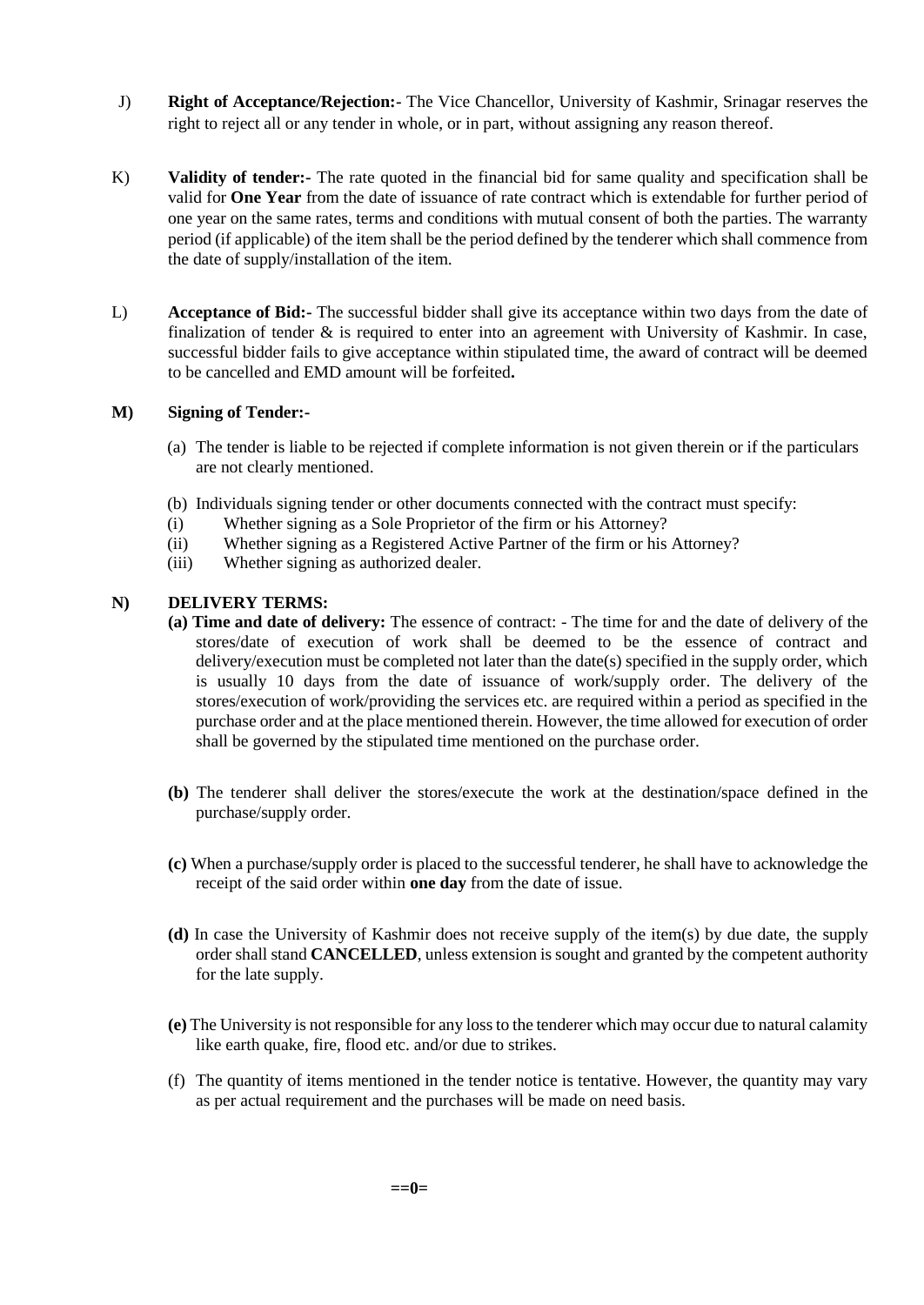### **(i) Terms & Conditions For Supply of Fire Wood**

- 1. The tender shall be accompanied with CDR of Rupees Twenty Five Thousand only (Rs 25,000/-).
- 2. The Tenderer should have the experience in the given trade. The tenderer should have successfully executed minimum of 3 orders for Fire Wood supply of which two orders shall be equal or above Rs 8.00 lacs (Ten Lacs) during past one year, proof of which in the shape of orders (duly self attested) shall also be attached with the Technical Bid. Reports from the departments to whom supply was made by the supplier during last three (3) years shall be enclosed necessarily.
- 3. The rates inclusive of all Taxes/Charges etc should be quoted for University Campus, Hazratbal, Srinagar, North and South Campus in words & figures without corrections.
- 4. The weightment of each Troller/ truck load of Fire Wood shall be carried out at any designated points to be identified by the University in presence of the deputed official/s of the University and the supplier (if the supplier wishes to be present) .
- 5. The supply should be upto the mark and meeting the benchmarks standards which shall be mentioned in the purchase/ supply order. In the event of lowering of technical specifications particularly by way of additional percentage of water content beyond desirable percentage which may occur as a result of rains etc for a particular Lot(s)/ Truck load(s), it shall binding upon the supplier to report such cases otherwise the University shall be at liberty to deduct proportionate amount of costs on this account through the testing of supplies randomly. Further, in case of any other deviations, the University shall also be at liberty to deduct proportionate costs from the supplier which shall be binding upon the Supplier/ Tenderer or reject the supply 'partially' or 'wholly' depending upon the recommendation of the Central Purchase Committee for the purpose.
- 6. The Supply shall have to be completed within 10 days from the date of placement of supply order.
- 7. In case of any deviation/default on the supplier, in terms of failure to supply the specified quality & quantity within the prescribed time, the University shall invoke the penalty clause, forfeit CDR, and arrange supplies from other Tenderer (s).
- 8. The University shall be at liberty to negotiate with the supplier through Central Purchase Committee with one or more Tenderers for timely receipts of suppliers.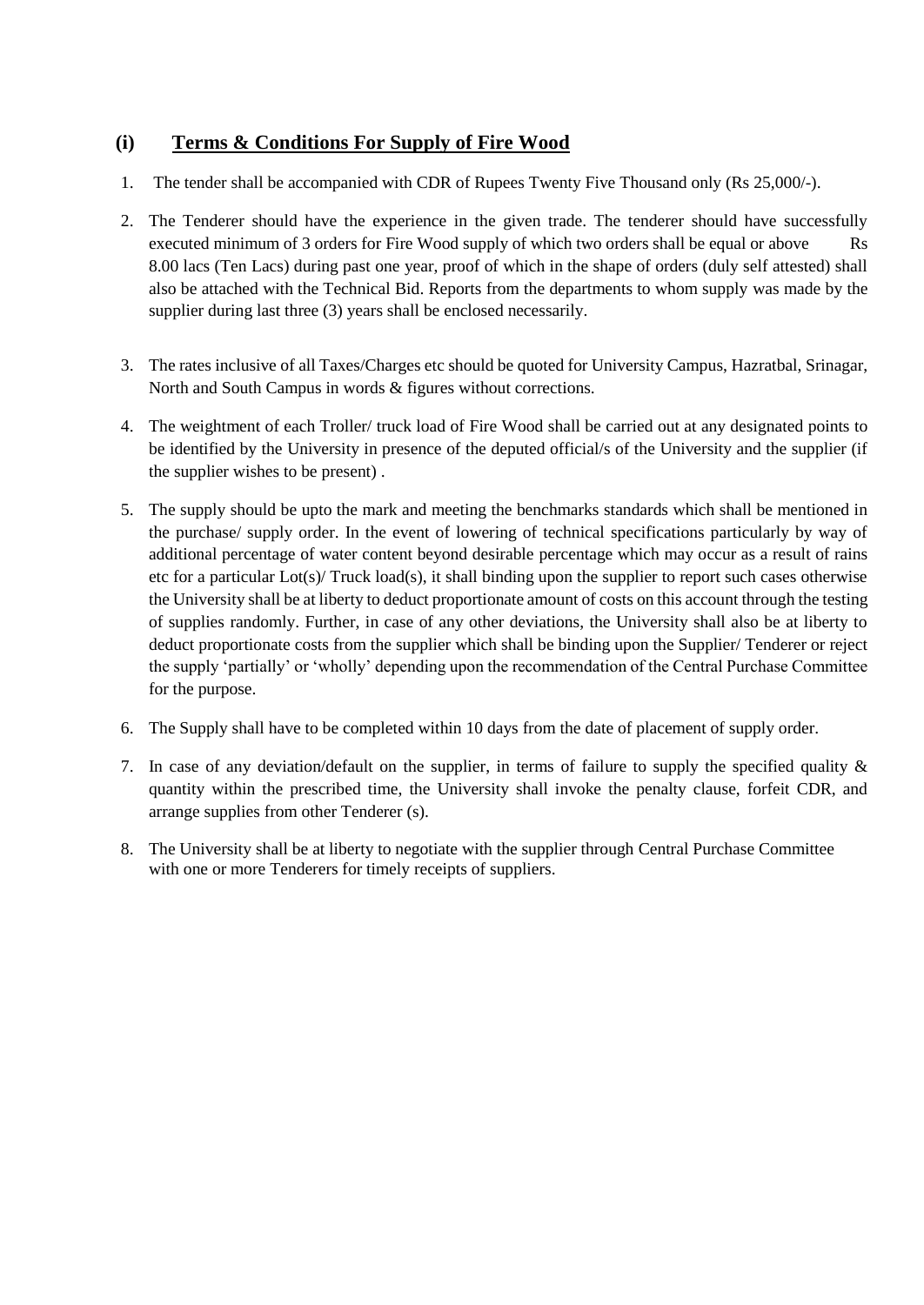# **(ii) Tender Application Form for supply of Fire Wood**

| 1.  |                                                                                                     |
|-----|-----------------------------------------------------------------------------------------------------|
| 2.  |                                                                                                     |
| 3.  |                                                                                                     |
| 4.  |                                                                                                     |
| 5.  |                                                                                                     |
| б.  |                                                                                                     |
| 7.  |                                                                                                     |
| 8.  |                                                                                                     |
| 9.  |                                                                                                     |
| 10. |                                                                                                     |
| 11. | Whether firm is participating as Principal Manufacturer or Authorized                               |
| 12. | Details of any Government contracts executed during the last three years (attach separate sheet, if |
| 13. |                                                                                                     |
| 14. |                                                                                                     |

15. Specifications of Fire Wood to be supplied are as under:-

### **Compliance Sheet**

| S.No. | Name of the Item | <b>Specification</b>                                   | Is the item to be<br>supplied as per<br>the specifications<br>as mentioned in<br><b>Annexure-A</b><br>$(Yes$ or $No)$ | Remarks,<br>if any. |
|-------|------------------|--------------------------------------------------------|-----------------------------------------------------------------------------------------------------------------------|---------------------|
| 01.   | <b>Fire Wood</b> | Baghati, Chopped, Stove Size, Dry without<br>moisture. |                                                                                                                       |                     |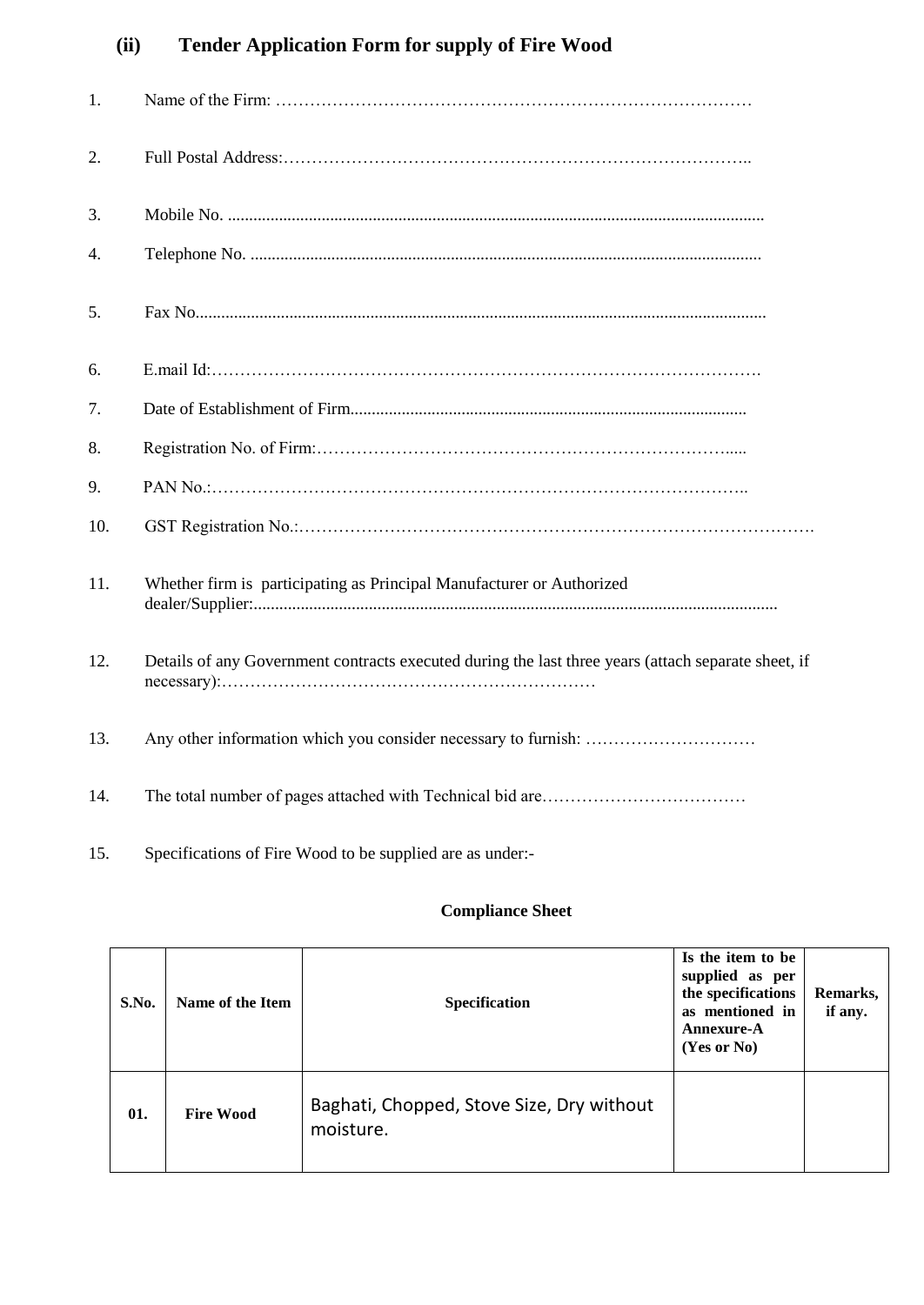# **Form for Financial Bid for Supply of Fire Wood (To be placed in Envelope – B)**

| S.No. | Name of the Item | <b>Specification</b>                                            | Rate to be<br>quoted in<br>words $\&$<br><b>figures</b> (Rates<br>quoted must be<br>inclusive of all<br>charges/taxes | <b>Institutional</b><br><b>Discount</b><br>Offered, if any | Net price both<br>inn (words $\&$<br><b>figures</b><br>inclusive of all<br>taxes For<br>university<br>store/campuses |
|-------|------------------|-----------------------------------------------------------------|-----------------------------------------------------------------------------------------------------------------------|------------------------------------------------------------|----------------------------------------------------------------------------------------------------------------------|
| 01.   | <b>Fire Wood</b> | Baghati,<br>Chopped, Stove<br>Size, Dry<br>without<br>moisture. |                                                                                                                       |                                                            |                                                                                                                      |

**The e-tenderer i.e. the undersigned has read & fully understood all the terms and conditions laid down by the University for the purpose which is completely acceptable to me/us/ our firm and mere submission of tender (both bids) by us shall not entitle us be considered for allotment of work order.**

**Signature\_\_\_\_\_\_\_\_\_\_\_\_\_\_\_\_\_\_\_\_\_\_\_\_\_\_\_\_\_\_\_\_\_\_\_**

**Name of the firm\_\_\_\_\_\_\_\_\_\_\_\_\_\_\_\_\_\_\_\_\_\_\_\_\_\_\_\_**

**Address \_\_\_\_\_\_\_\_\_\_\_\_\_\_\_\_\_\_\_\_\_\_\_\_\_\_\_\_\_\_\_\_\_\_\_**

**Ph./Cell\_\_\_\_\_\_\_\_\_\_\_\_\_\_\_\_\_\_\_\_\_\_\_\_\_\_\_\_\_\_\_\_\_\_\_**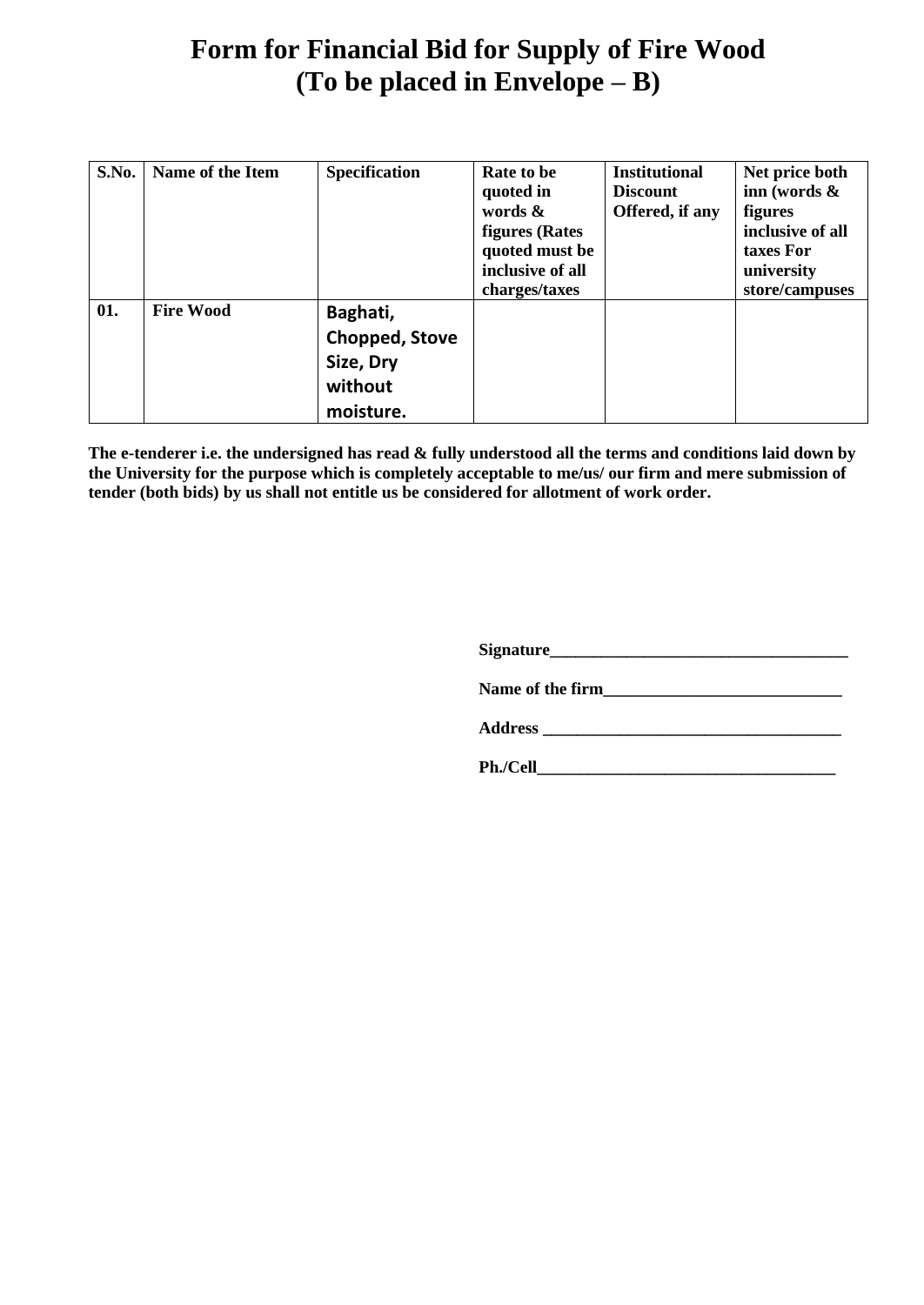### **UNDERTAKING**

- a) I the undersigned certify that I have gone through the terms and conditions mentioned in the tender document and undertake to comply with all the terms & conditions mentioned in the tender document.
- b) The rates quoted by me are valid and binding upon me for the entire period of contract. It is also certified that Item quoted is of Standard Quality.
- c) The earnest money of **Rs. 25,000/-** (Twenty Five Thousand Only) has been deposited by me and is enclosed herewith vide CDR No……………………………………………………………dated……………………drawn on bank………………………Branch……………………...
- d) I hereby undertake to supply the items as per directions given in the tender document/supply order within stipulated period, if I qualify in the tendering process.
- e) I give the rights to University of Kashmir to forfeit the earnest money deposited by me if any delay occurs on my part or if I fail to comply to the terms & conditions mentioned in the tender document.
- f) There is no vigilance/CBI case or court case pending against my firm **nor** is my firm blacklisted by any agency/department.

Signature & Stamp of the tenderer (authorized person can only sign):-………………………………

Full Name & Address of Firm:………………………….…………………………………………….

-----------------------------------------------------------------------------------